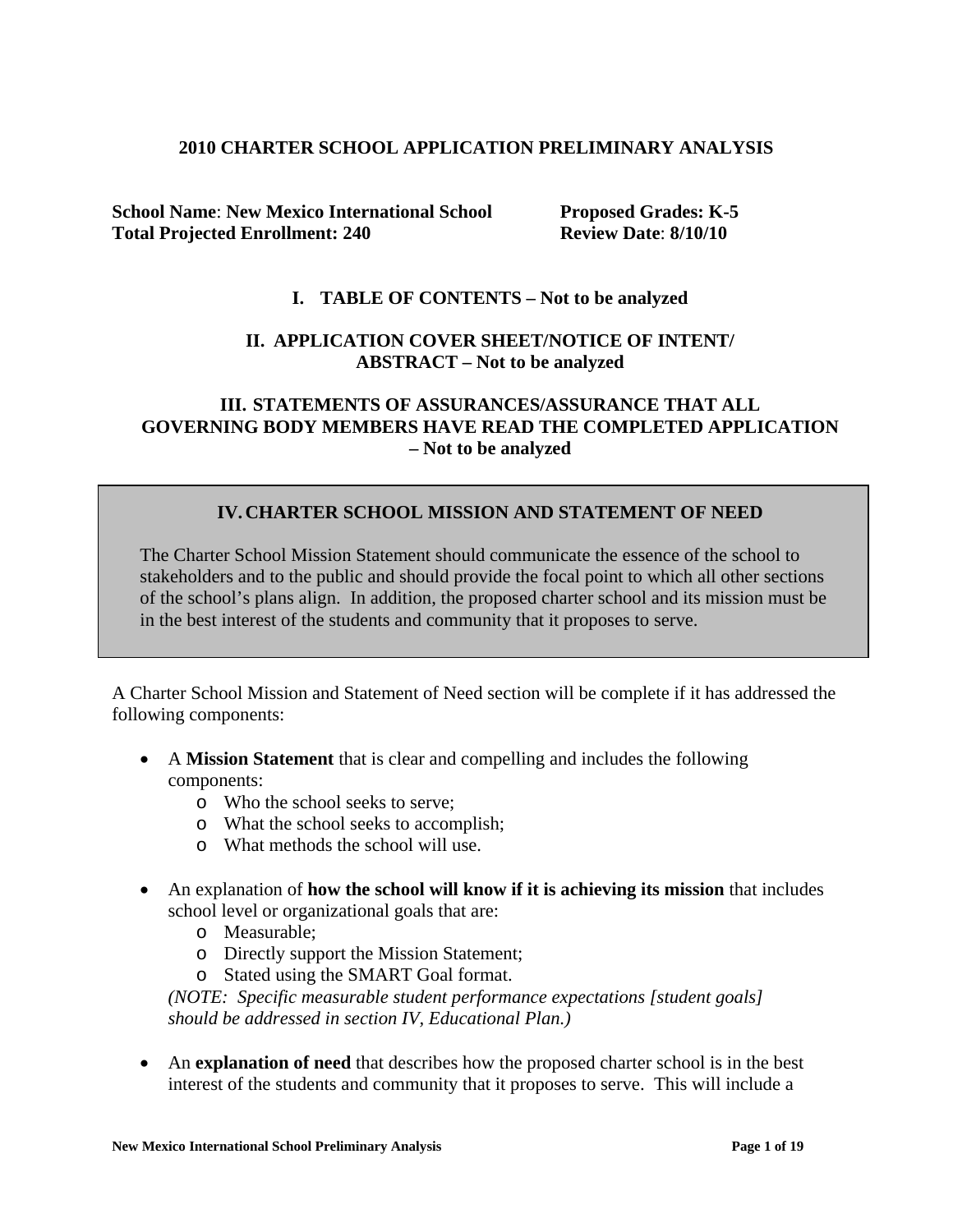demographic description of the student and community population within which the school will be located.

# **ANALYSIS: CHARTER SCHOOL MISSION AND STATEMENT OF NEED**

| Criteria Not Sufficiently Addressed, Concerns & Additional Questions                                                                                                                                                                                                                                                                            | <b>Reference</b> |
|-------------------------------------------------------------------------------------------------------------------------------------------------------------------------------------------------------------------------------------------------------------------------------------------------------------------------------------------------|------------------|
| <b>Mission Statement</b><br><b>Achievement of Mission/Goals</b>                                                                                                                                                                                                                                                                                 |                  |
| Goal 2 states that students will score proficient or above on the English<br>Standards Based Assessment. The goal lacks specificity in terms of<br>what content areas will be measured on the English Standards Based<br>Assessment and the Spanish Logramos, $2nd$ Edition assessment for<br>purposes of determining achievement of this goal. | pages 1-2        |
| <b>Explanation of Need</b><br>A demographic description of the student and community population<br>within which the school will be located is not provided.                                                                                                                                                                                     | pages 2-4        |

# **CHARTER SCHOOL MISSION AND STATEMENT OF NEED SUMMARY**

Please summarize your analysis of the Mission and Statement of Need section of the school's application. Your summary should reflect your overall impression of the section as presented and discuss the most significant weaknesses of the section.

### **Summary Analysis**

A clear mission statement is provided and substantial research is cited to support the proposed International Baccalaureate and language-rich curricula. Although a need is established by citing the waiting lists for admission to charter schools in Albuquerque with similar curricula, a demographic description of the student and community population within which the school will be located is not included.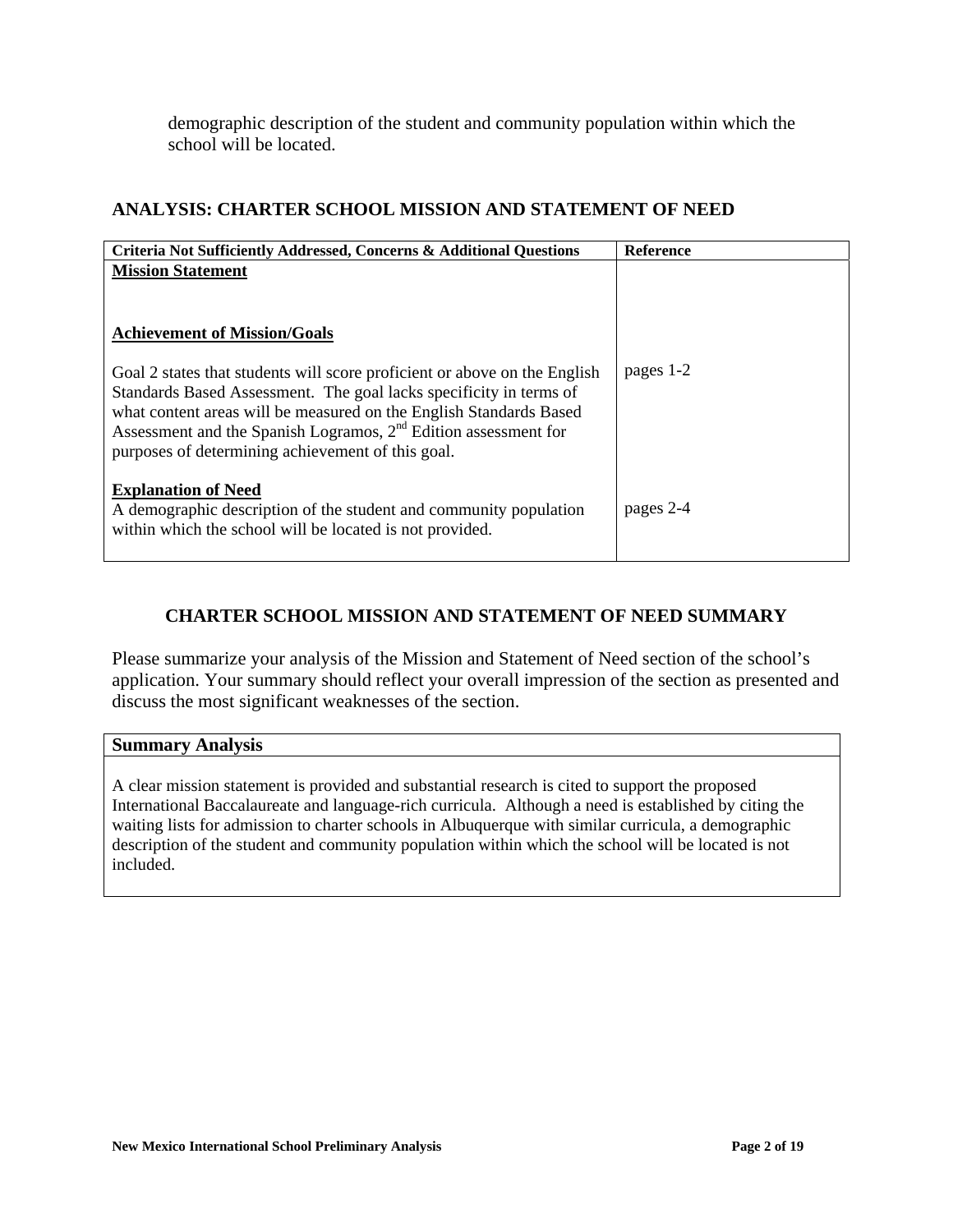# **V. EDUCATIONAL PLAN**

The educational plan should describe who the school expects to serve; what the students will achieve; how they will achieve it; and how the school will evaluate performance. It should provide a clear picture of what a student who attends the school will experience in terms of educational climate, structure, materials, schedule, assessment and outcomes.

# **A. CURRICULUM FRAMEWORK**

The New Mexico Content Standards, Benchmarks and Performance Standards provide the content requirements and expectations for students in all public schools. The description of the curriculum should provide a sense not only of what the school will teach but also of how and why. (*NOTE: Refer to the Glossary of Terms Used in the Application, last two pages of this document, to assist in the analysis of this section.)*

A description of the Curriculum Framework will be complete if it has addressed the following components:

### **1. Philosophy and Approach to Instruction:**

- A description of the educational philosophy and curricular approach of the proposed school.
- A description of why the particular educational philosophy and/or approach were selected.
- Documentation, research, and/or a rationale that supports the educational philosophy and curricular approach.
- An explanation of why the educational philosophy and/or approach is/are likely to result in improved educational performance of students.
- A description of how the educational philosophy and/or approach aligns with the school's mission and student needs.

### **2. Description of the Curriculum**

- **If the curriculum has already been selected/developed:** A detailed description of the curriculum that includes a scope and sequence.
- If the curriculum has yet to be developed: A description of the proposed curriculum and a specific plan for its development that will include a scope and sequence. The development plan should include a description of the process, a timeline, and resources (including staffing) to be utilized.

### **3. Alignment with NM Standards**

• A copy of the alignment document if it was completed, **OR**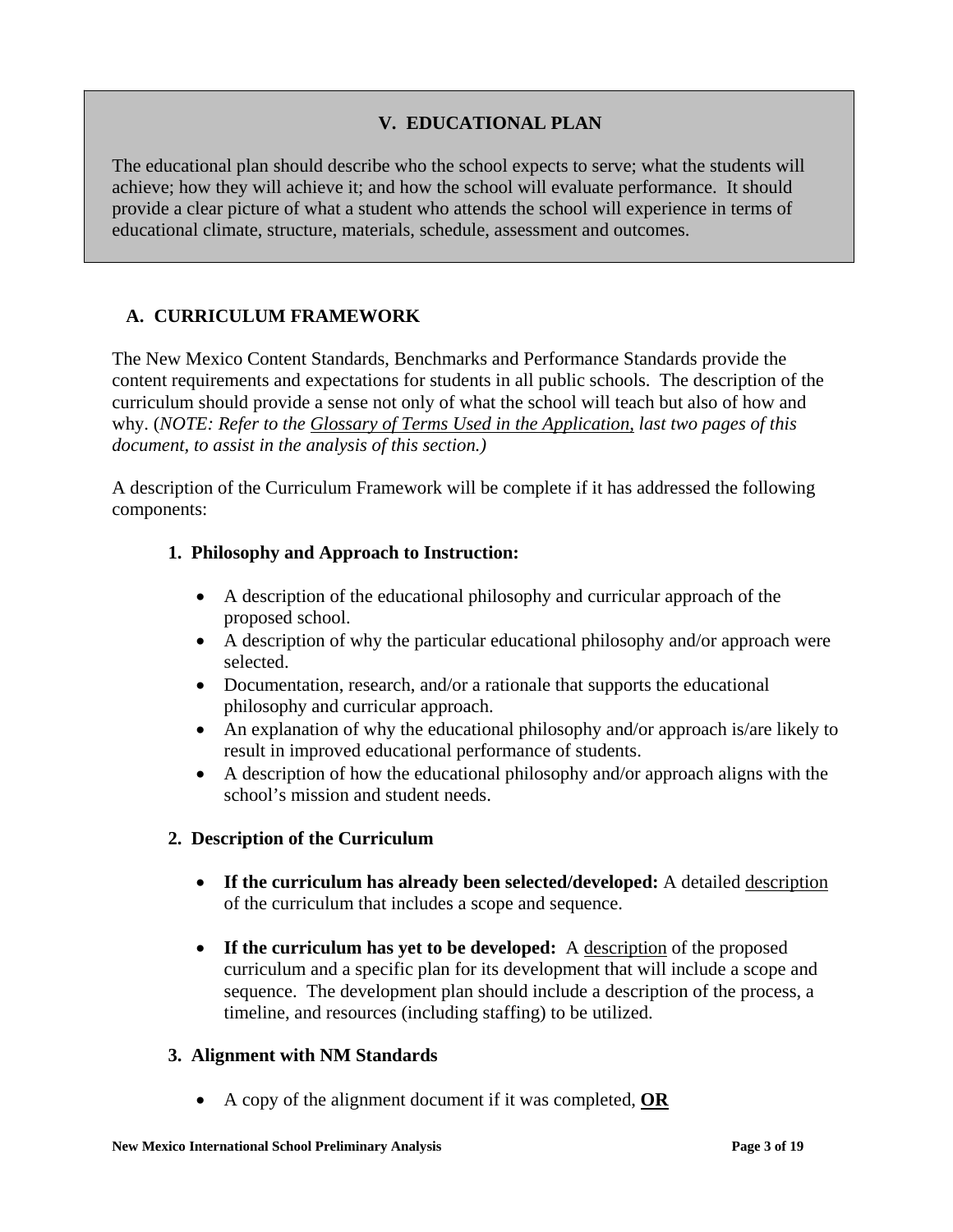• If the alignment has not been completed, a description of the process and a specific timeline to be used for aligning the curriculum with the New Mexico Standards.

# **4. Strategies and Methods:**

- A description of the strategies and methods to be used in delivering the curriculum.
- An explanation of how the curriculum will address students' needs and assist students in reaching the NM Standards. *(NOTE: Students with special needs, including students who require bilingual education, special education or are limited English proficient, should be addressed in Subsection D: Special Populations)*
- $\bullet$  A descriptive example of the curricular strategies and methods in action in the classroom.
- A description of professional development that may be necessary for implementation of the strategies and methods to be used in delivering the curriculum.

# **ANALYSIS: EDUCATIONAL PHILOSOPHY AND APPROACH TO INSTRUCTION**

| Criteria Not Sufficiently Addressed, Concerns & Additional Questions                                                                                                                                                                                                                                                                          | <b>Reference</b> |
|-----------------------------------------------------------------------------------------------------------------------------------------------------------------------------------------------------------------------------------------------------------------------------------------------------------------------------------------------|------------------|
| <b>Philosophy and Approach to Instruction</b>                                                                                                                                                                                                                                                                                                 |                  |
|                                                                                                                                                                                                                                                                                                                                               |                  |
|                                                                                                                                                                                                                                                                                                                                               |                  |
|                                                                                                                                                                                                                                                                                                                                               |                  |
| <b>Description of the Curriculum</b>                                                                                                                                                                                                                                                                                                          |                  |
| The application states on page 18 that "The Program of Inquiry ( <i>Exhibit</i> )<br>3.0) must be developed by school staff and must incorporate all New<br>Mexico Content Standards"; however, no specific plan that includes a<br>description of the process, a timeline, and resources (including staffing)<br>to be utilized is provided. | page 18          |
| Resources for development of an Arabic Language Curriculum for<br>fourth and fifth grade students are provided, however, no specific plan<br>that includes a description of the process, a timeline, and resources<br>(including staffing) to be utilized is provided.                                                                        | page 31          |
| <b>Alignment with NM Standards</b>                                                                                                                                                                                                                                                                                                            |                  |
| <b>Strategies and Methods</b>                                                                                                                                                                                                                                                                                                                 |                  |

# **B. EDUCATIONAL PROGRAM**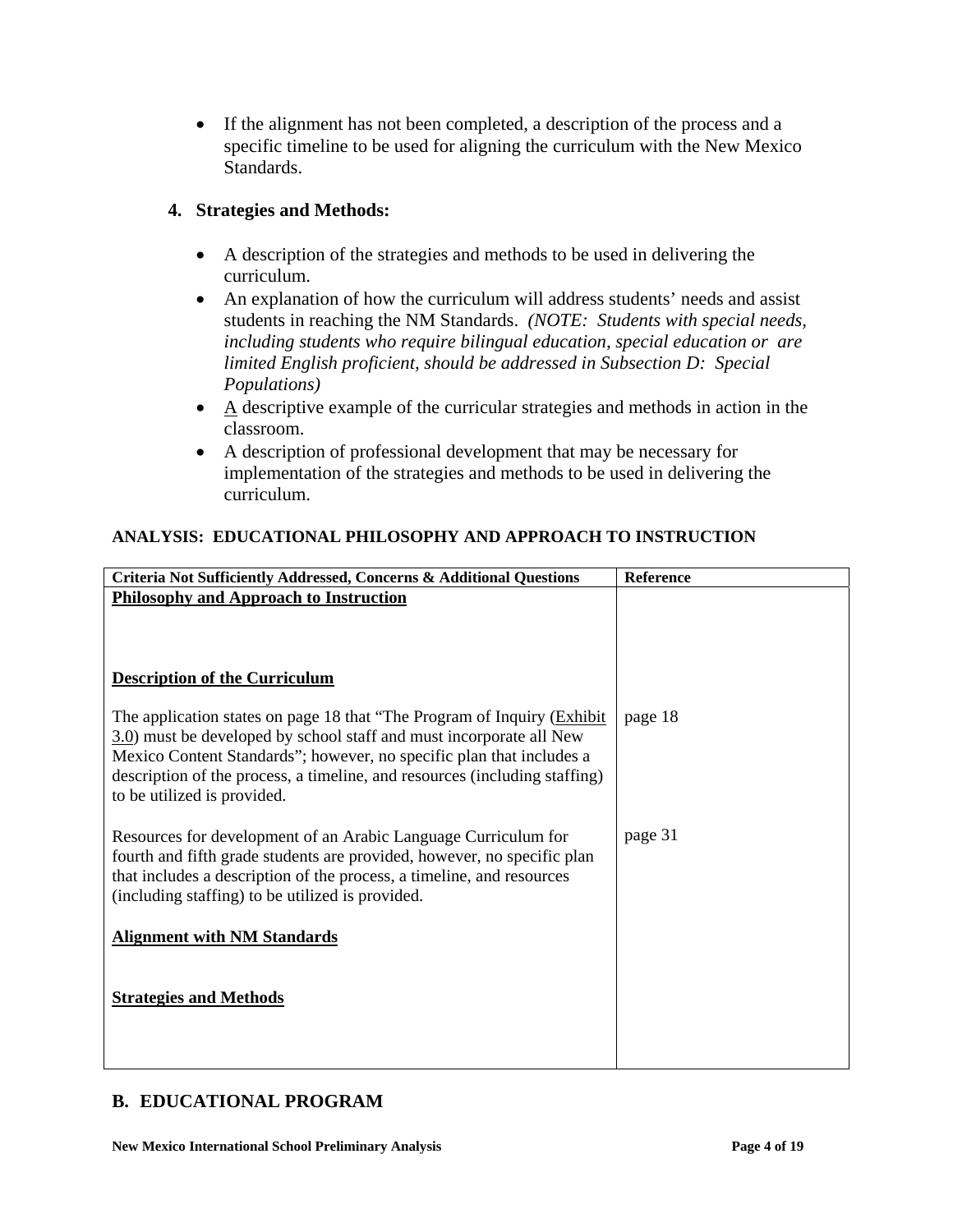The educational program should support the school's educational plan. A description of the educational program will be complete if it has addressed the following components:

# **1. Length of School Day and School Year:**

- The proposed length of the school day, including the number of instructional hours;
- The proposed length of the school year, including number of days and total number of instructional hours;
- A description of how the proposed length of the school day and school year support the Educational Plan.

# **2. Grade Levels, Class Size and Projected Enrollment:**

- The grade levels the charter school proposes to serve;
- If a phase-in of grade levels is proposed, a plan for the phase-in by year and grade levels and a rationale for the phase-in plan;
- The total projected student enrollment (at full enrollment for the school).
- Projected class size.

# **3. Graduation Requirements (if applicable):**

- The school's proposed credits and requirements for graduation.
- A description of how any proposed requirements that differ from the New Mexico Graduation Requirements [22-13-1.1.] support the school's educational plan.

# **ANALYSIS: EDUCATIONAL PROGRAM**

| Criteria Not Sufficiently Addressed, Concerns & Additional Questions                                                        | <b>Reference</b> |
|-----------------------------------------------------------------------------------------------------------------------------|------------------|
| Length of School Day and School Year                                                                                        |                  |
|                                                                                                                             |                  |
| The total number of instructional hours for the school year is not<br>provided.                                             | page 34          |
|                                                                                                                             |                  |
| A description of how the proposed length of the school day and school<br>year support the Educational Plan is not provided. | page 34          |
|                                                                                                                             |                  |
| <b>Grade Levels, Class Size and Projected Enrollment</b>                                                                    |                  |
|                                                                                                                             |                  |
| A rationale for the grade-level phase-in plan is not provided.                                                              | page 35          |
|                                                                                                                             |                  |
| <b>Graduation Requirements (if applicable)</b>                                                                              |                  |
| N/A                                                                                                                         |                  |
|                                                                                                                             |                  |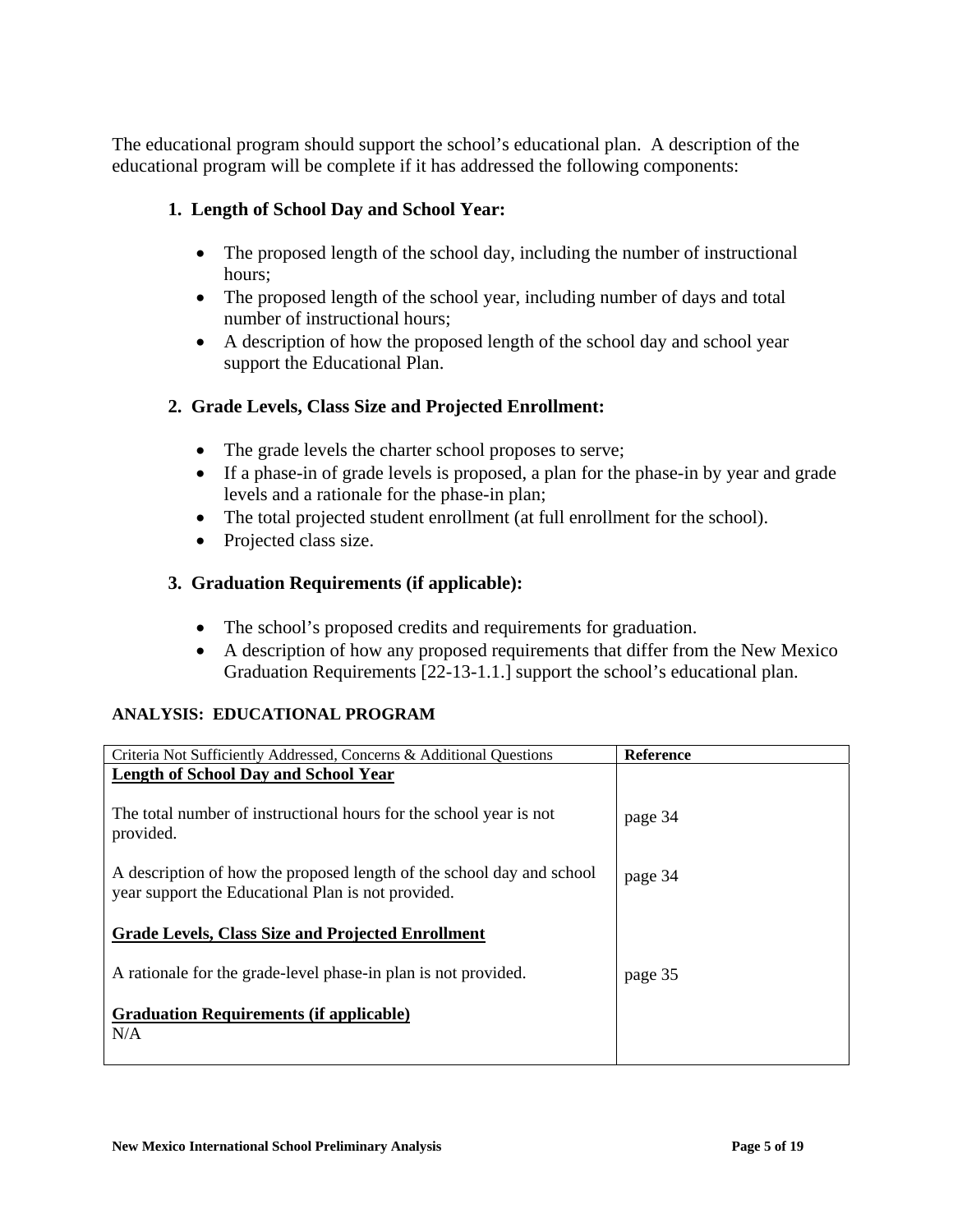# **C. STUDENT PERFORMANCE EXPECTATIONS**

Student academic performance is central to a school's existence. Student performance expectations must be aligned with the mission and the educational plan.

The Student Performance Expectations subsection will be complete if it has provided the following:

- Student-centered goals that are SMART:
	- o **S**pecific;
	- o **M**easurable;
	- o **A**mbitious and **A**ttainable
	- o **R**eflective of the school's mission;
	- o **T**ime-Specific with Target Dates
- Student-centered goals that are aligned with the school's mission and the educational plan

### **ANALYSIS: STUDENT PERFORMANCE EXPECTATIONS**

| <b>Criteria Not Sufficiently Addressed, Concerns &amp; Additional Questions</b>                                                                                                                                                                                                                                                                 | <b>Reference</b> |
|-------------------------------------------------------------------------------------------------------------------------------------------------------------------------------------------------------------------------------------------------------------------------------------------------------------------------------------------------|------------------|
| <b>Student-centered SMART Goals</b>                                                                                                                                                                                                                                                                                                             |                  |
| Goal 1 states that students will score proficient or above on the English<br>Standards Based Assessment. The goal lacks specificity in terms of<br>what content areas will be measured on the English Standards Based<br>Assessment and the Spanish Logramos, $2nd$ Edition assessment for<br>purposes of determining achievement of this goal. | page 35          |
| <b>Alignment</b>                                                                                                                                                                                                                                                                                                                                |                  |

# **D. PLAN FOR EVALUATING STUDENT PERFORMANCE**

A Plan for Evaluating Student Performance will be complete if it addresses the following components:

- the types of assessments that will be used to measure student progress toward achievement of the NM Standards and the school's student performance expectations;
- the timeline for achievement of the NM Standards and/or the school's student performance expectations;
- the procedures for taking corrective action in the event that student performance falls below the NM Standards and/or the school's student performance expectations;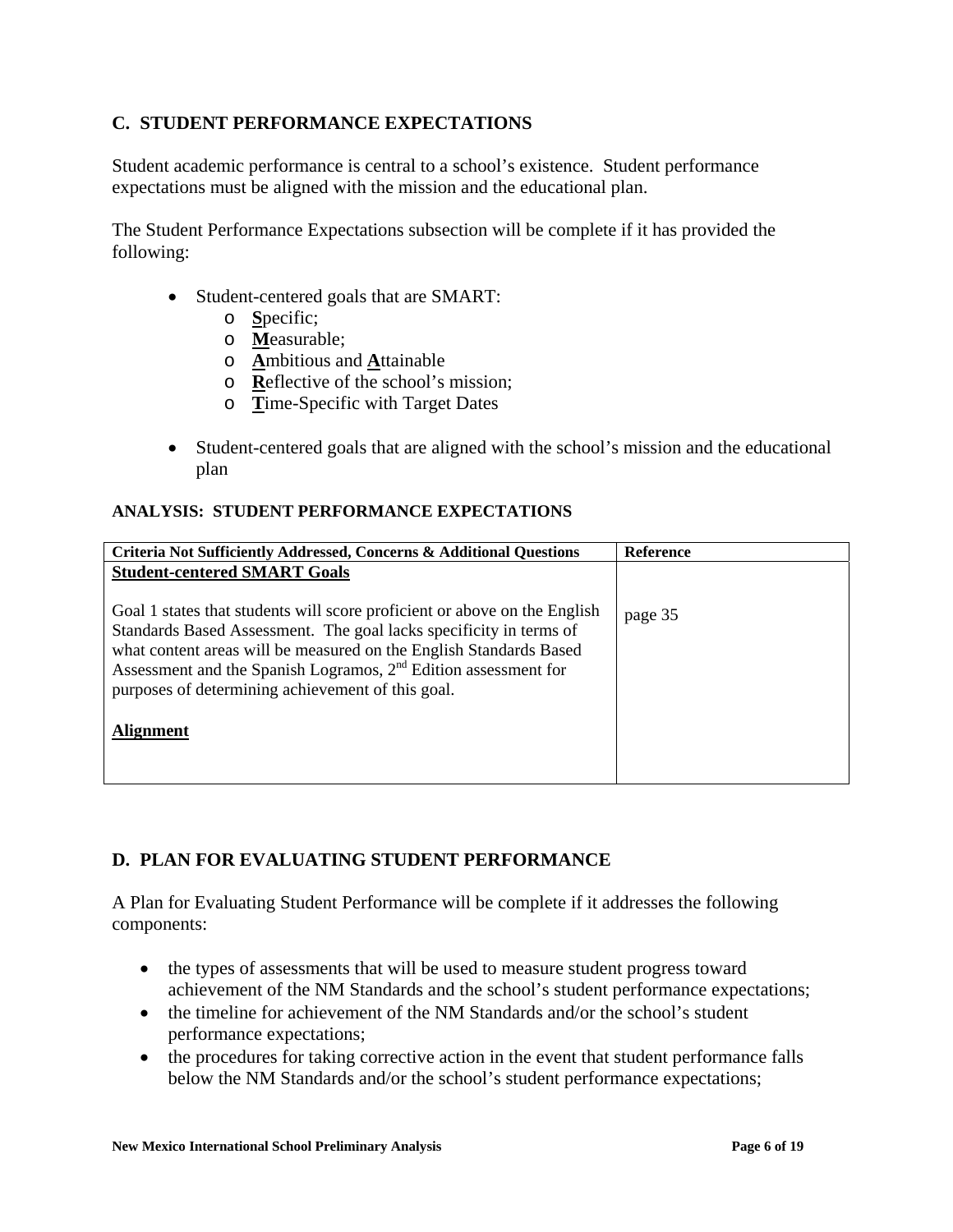- remediation for students not achieving standards, including a timeline for implementation of the remediation plan;
- assessments that might be considered in addition to the statewide-mandated testing;
- documentation and reporting of student data to students and parents.

## **ANALYSIS: PLAN FOR EVALUATING STUDENT PERFORMANCE**

| Criteria Not Sufficiently Addressed, Concerns & Additional Questions | Reference |
|----------------------------------------------------------------------|-----------|
| <b>Types of Assessments</b>                                          |           |
|                                                                      |           |
|                                                                      |           |
| <b>Timeline for Achievement</b>                                      |           |
|                                                                      |           |
|                                                                      |           |
| <b>Corrective Action</b>                                             |           |
|                                                                      |           |
|                                                                      |           |
| Remediation                                                          |           |
|                                                                      |           |
|                                                                      |           |
| <b>Additional Assessments</b>                                        |           |
|                                                                      |           |
|                                                                      |           |
| <b>Documentation and Reporting</b>                                   |           |
|                                                                      |           |
|                                                                      |           |

# **E. SPECIAL POPULATIONS**

A Special Populations subsection will be complete if it has addressed the following components:

- Suggested modifications to the proposed educational program to meet individual student needs, such as bilingual, limited English proficient, and special education;
- An outline of a special education plan *(the final plan of which must be completed and submitted to the charter authorizer by the end of the planning year)* that demonstrates understanding of state and federal special education requirements including the fundamental obligation to provide a free, appropriate education to students identified with disabilities;
- How the charter school will provide access to ancillary services for these special populations, when necessary.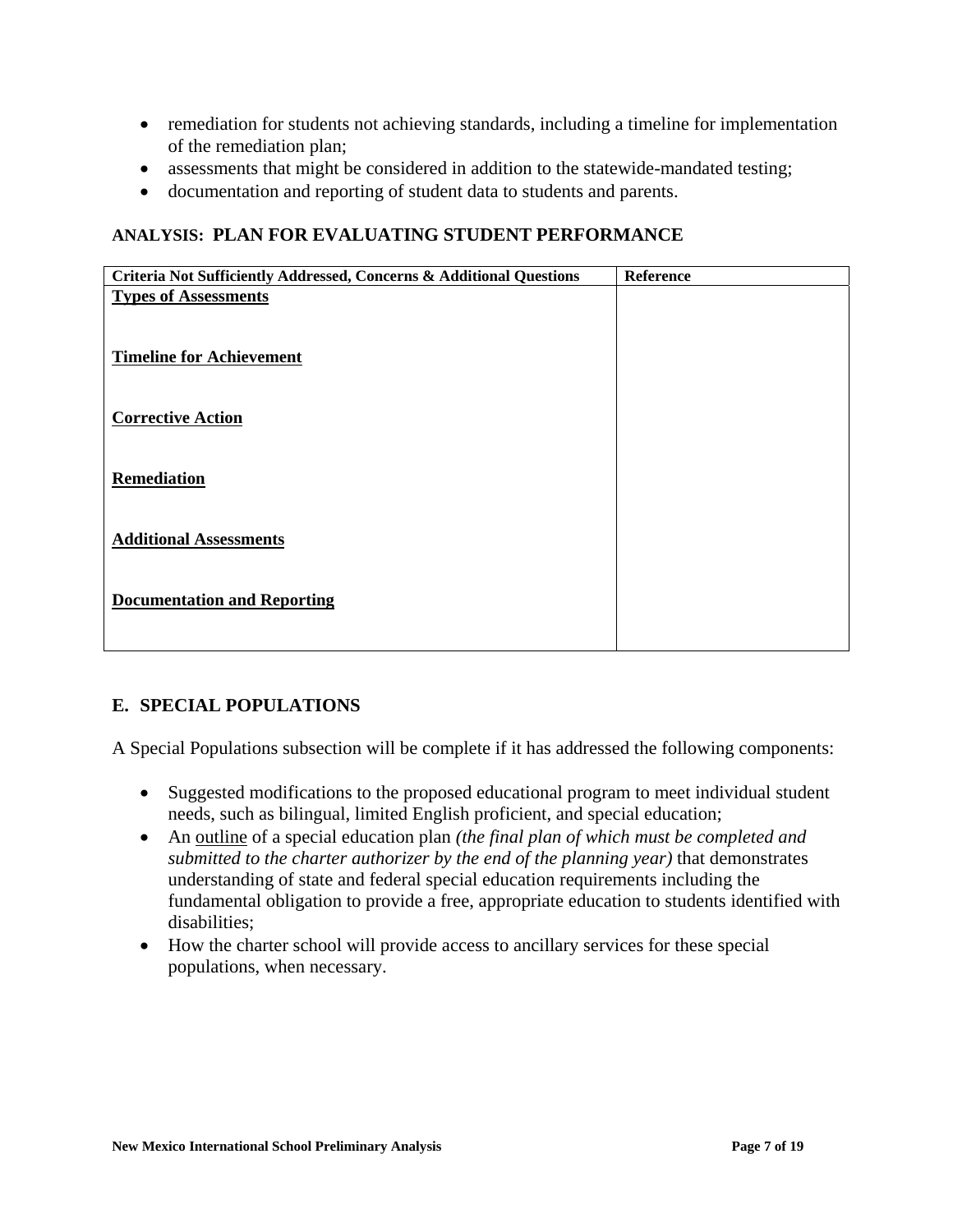#### **ANALYSIS: SPECIAL POPULATIONS**

| Criteria Not Sufficiently Addressed, Concerns & Additional Questions | Reference |
|----------------------------------------------------------------------|-----------|
| <b>Modifications to meet Individual Student Needs</b>                |           |
|                                                                      |           |
|                                                                      |           |
| <b>Outline of Special Education Plan</b>                             |           |
|                                                                      |           |
| <b>Access to Ancillary Services</b>                                  |           |
|                                                                      |           |
|                                                                      |           |

# **EDUCATIONAL PLAN SUMMARY**

Please summarize your analysis of the Educational Plan section of the school's application. Your summary should reflect your overall impression of the section as presented and discuss the most significant weaknesses of the section.

#### **Summary Analysis**

Although a clear and comprehensive Educational Plan is provided, the narrative could provide more details in regard to the specific plans for development of The Program of Inquiry and the Arabic Language Curriculum, as well as some specific school day and calendar details and a rationale for the grade-level phase-in plan.

# **VI. FINANCIAL PLAN**

The Financial Plan should provide a description of how the school leadership intends to manage the school's finances, including assurances that public funds will be used appropriately and in compliance with all applicable federal and state requirements and laws. It should present a clear picture of the school's financial viability including the soundness of revenue projections; expenditure requirements; and how well the school's budget aligns with and supports implementation of the mission and educational plan.

# **A. BUDGET**

A Budget subsection will be complete if it has addressed the following components:

- A completed revenue projection form 910B5 (included in the application appendices).
- A proposed operating budget covering each year of the charter term based on current unit value using the **5-Year Budget Plan** (included in the application appendices).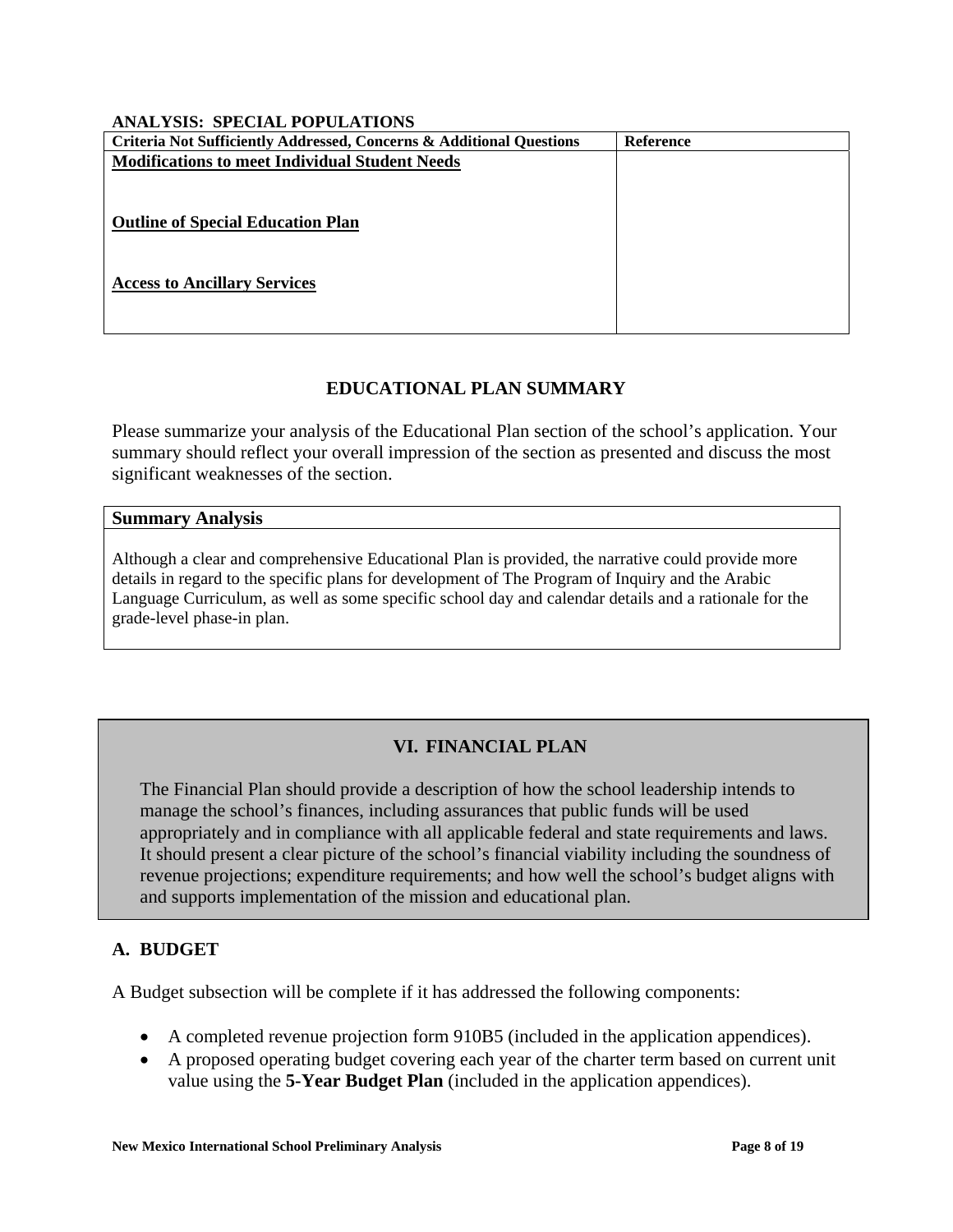- A detailed narrative description of the revenue and expenditure assumptions on which the operating budget is based. The budget narrative should provide sufficient information to fully understand how budgetary figures were determined. The following should be addressed:
	- o major start-up expenses, including staffing and benefits; special education services; facility costs; materials and services; and contracted services; and
	- o spending priorities that align with the school's mission, educational program, management structure, professional development needs, and growth plan.
- A detailed narrative description, including the projected amounts, of all revenue sources other than SEG funding, to include any federal, state, or private funds and/or grants.
- A detailed narrative description of the expenditure assumptions for these other revenue sources.

### **ANALYSIS: BUDGET**

| Criteria Not Sufficiently Addressed, Concerns & Additional Questions                                                                                                                                                                                                                                                                                           | Reference |
|----------------------------------------------------------------------------------------------------------------------------------------------------------------------------------------------------------------------------------------------------------------------------------------------------------------------------------------------------------------|-----------|
| <b>Revenue Projection Form 910B5</b>                                                                                                                                                                                                                                                                                                                           |           |
| <b>5-Year Budget Plan</b>                                                                                                                                                                                                                                                                                                                                      |           |
| <b>Revenue and Expenditure Assumptions</b>                                                                                                                                                                                                                                                                                                                     |           |
| The narrative states that the average salary used for teachers was<br>\$45,000. The budget plan indicates \$50,000 was used.                                                                                                                                                                                                                                   | page 58   |
| Arabic will be taught to $4th$ and $5th$ grade students. It is unclear as to<br>why an Arabic instructor will be contracted for the school's first two<br>operating years when the phase-in plan doesn't include 4 <sup>th</sup> grade<br>students until the third year of operation and 5 <sup>th</sup> grade students until the<br>fourth year of operation. | page 59   |
| <b>Revenue Sources Other Than SEG Funds</b>                                                                                                                                                                                                                                                                                                                    |           |
| The projected amounts for some of the revenue sources other than SEG<br>are not clearly identified.                                                                                                                                                                                                                                                            | page 59   |
| <b>Expenditure Assumptions for Other Than SEG Funds</b>                                                                                                                                                                                                                                                                                                        |           |
| A detailed narrative description of the expenditure assumptions for<br>"other than SEG" revenue sources is not provided.                                                                                                                                                                                                                                       |           |

# **B. FISCAL MANAGEMENT**

A plan for fiscal management subsection will be complete if it has addressed the following components: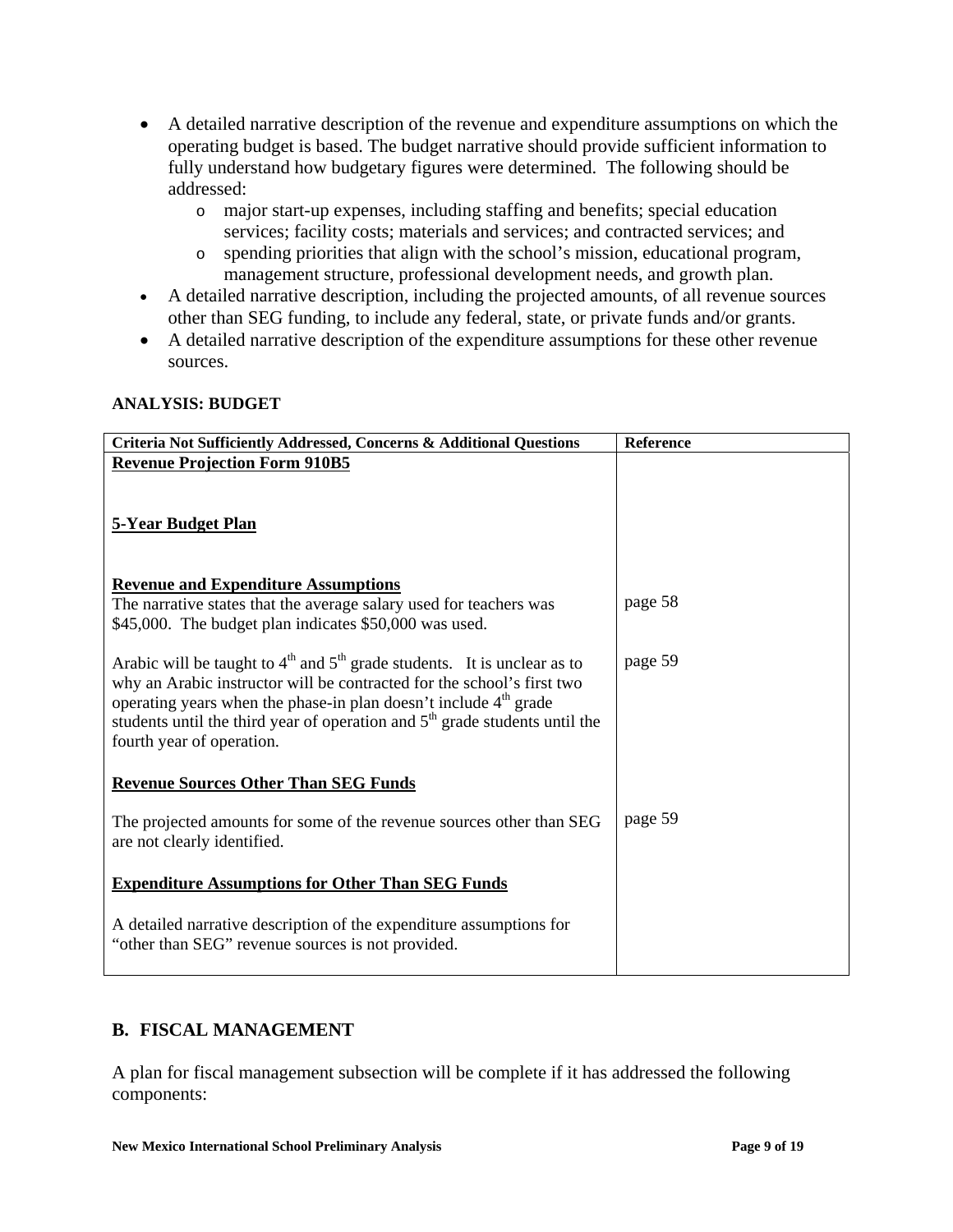- A detailed plan indicating how the charter school will manage its fiscal responsibilities.
- A description of the school's internal control procedures that it will utilize to safeguard assets, segregate its payroll and other check disbursement duties, provide reliable financial information, promote operational efficiency, and ensure compliance with all applicable federal statutes and regulations and state statutes and rules relative to fiscal procedures.
- A description of the manner in which the annual audit of the financial operations of the charter school is to be conducted.

#### **ANALYSIS: FISCAL MANAGMENT**

| Criteria Not Sufficiently Addressed, Concerns & Additional Questions | <b>Reference</b> |
|----------------------------------------------------------------------|------------------|
| <b>Fiscal Management Plan</b>                                        |                  |
|                                                                      |                  |
|                                                                      |                  |
| <b>Internal Control Procedures</b>                                   |                  |
|                                                                      |                  |
| <b>Annual Audit of Financial Operations</b>                          |                  |
|                                                                      |                  |
|                                                                      |                  |

# **FINANCIAL PLAN SUMMARY**

Please summarize your analysis of the Financial Plan section of the school's application. Your summary should reflect your overall impression of the section as presented and discuss the most significant weaknesses of the section.

#### **Summary Analysis**

The financial plan and budget demonstrate the applicants' working knowledge of the requirements to manage school finances and the budgeting process. Some minor inconsistencies are noted in regard to the SEG revenue and expenditure assumptions and the narrative regarding revenue sources other than SEG is not fully developed.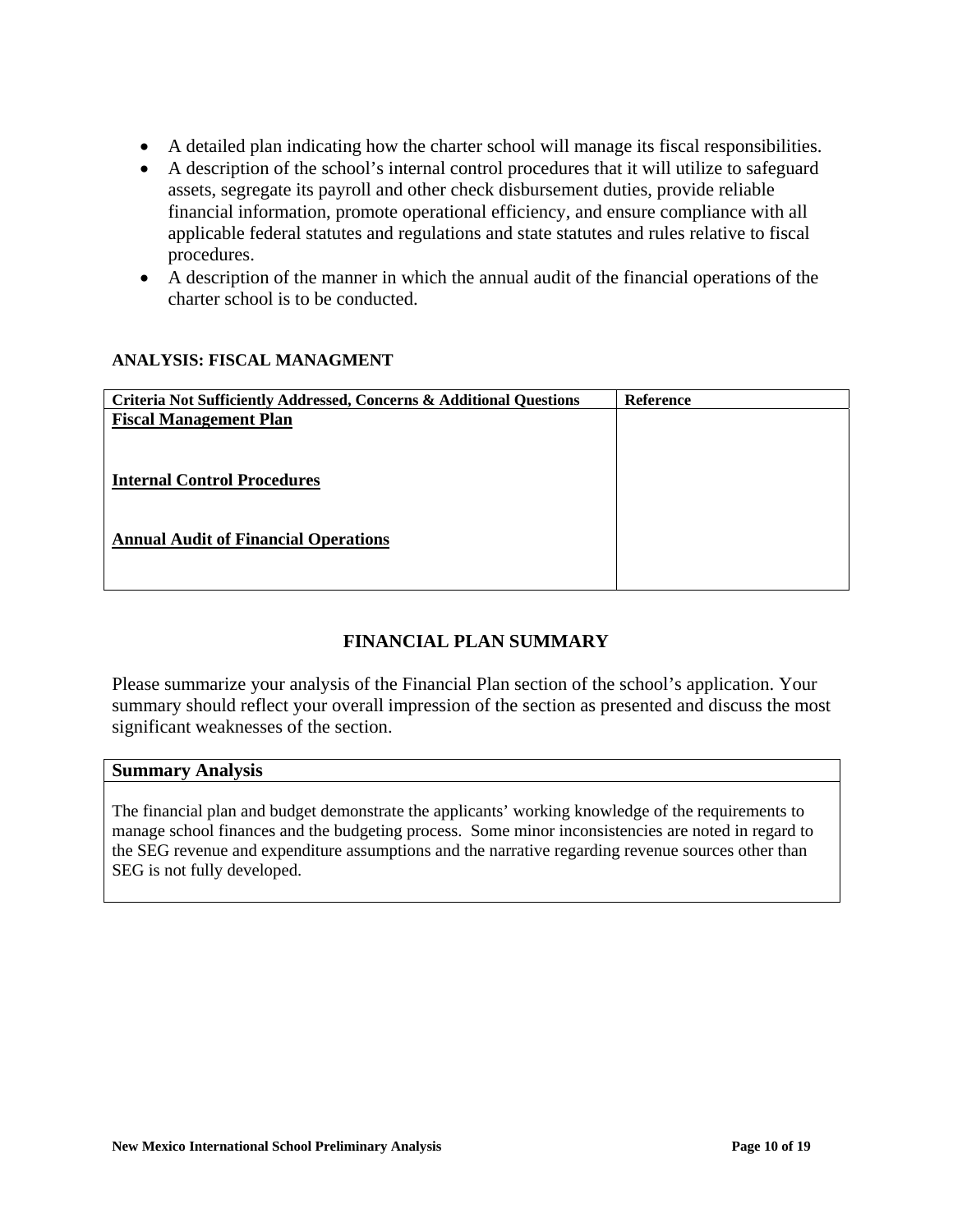# **VII. GOVERNANCE /MANAGEMENT PLAN**

The Governance/Management Plan should provide an understanding of how the school will be governed and managed. It should present a clear picture of the school's governance and management practices, what roles and responsibilities various groups and individuals will have, and how those groups will relate to one another. The Plan should outline how decisions are made at the school site, and provide a convincing picture of the school leadership's capacity to successfully operate the school. In addition, the governing body of a charter school is, first and foremost, publicly accountable for student academic performance and the expenditure of public funds.

# **A. GOVERNANCE /MANAGEMENT STRUCTURE**

The Governance Structure subsection will be complete if it has addressed the following components:

- A description of the over-all school governance and site-based management structure.
- An organizational chart for the school that:
	- ο illustrates the proposed school site-based personnel reporting structure to the governing body and the relationship of the governing body to the school's leader and administration;
	- ο Includes on the chart all proposed administrative/staff positions, parent councils, advisory committees and community groups (if any).
- A narrative description of the chart.

# **ANALYSIS: GOVERNANCE /MANAGEMENT STRUCTURE**

| <b>Reference</b> |
|------------------|
|                  |
|                  |
|                  |
|                  |
|                  |
|                  |
|                  |
|                  |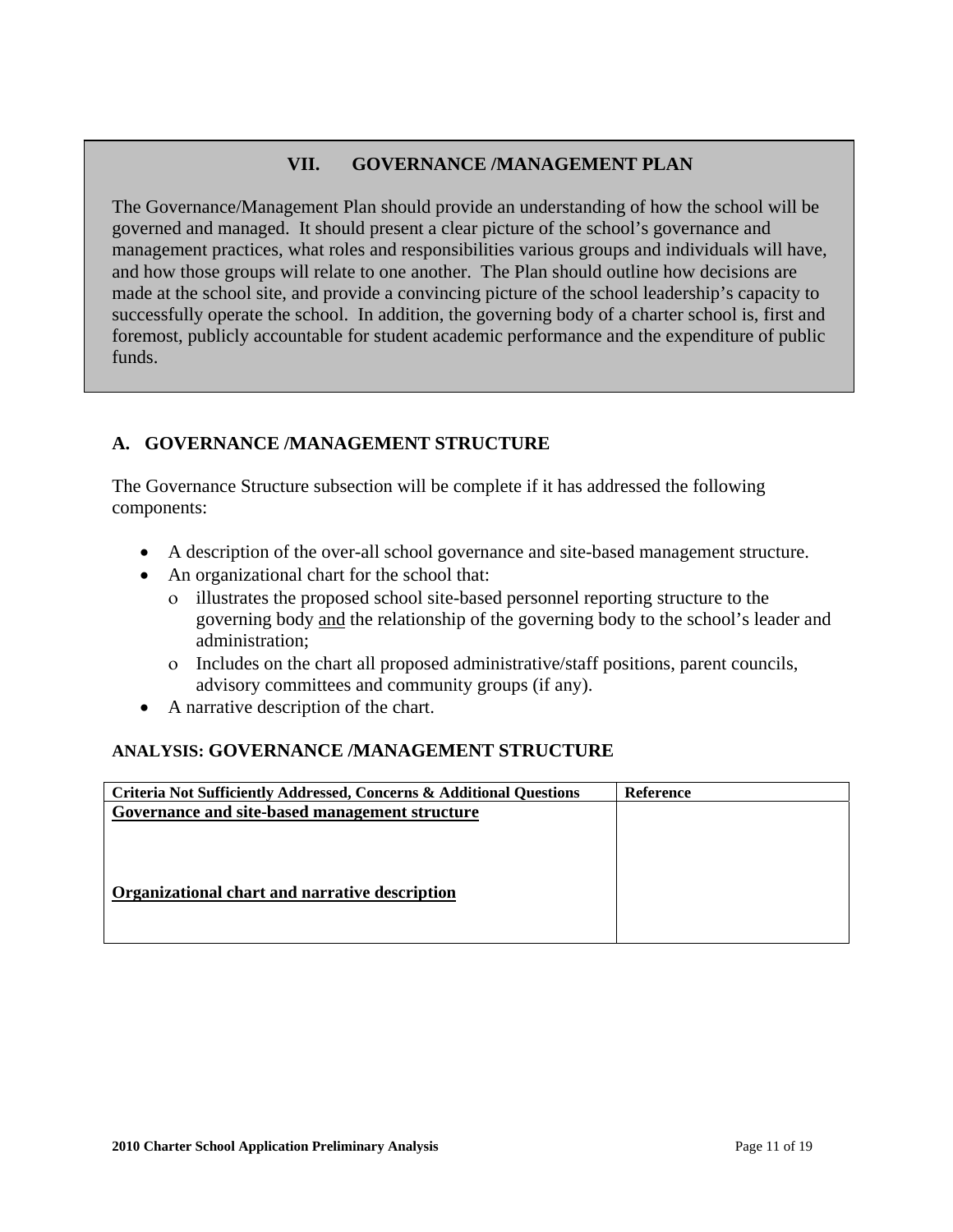# **B. DESCRIPTION OF THE GOVERNING BODY**

The Governing Body subsection will be complete if it has addressed the following components:

- Policies and procedures by which the governing body will operate in compliance with all applicable statutes and regulations, including the Open Meetings Act, and that address:
	- o board powers and duties as a whole, individual members, and officers of the governing body;
	- o governing body member recruitment and selection, including the orientation process for new members and ongoing professional development;
	- o the criteria and the process that will be used to select the school's head administrator;
	- o budgeting and operation of the school; and
	- o how decisions will be made.
- A list of each of the members of the school's governing body;
- A brief description of the qualifications of each governing body member.
- An explanation of the nature and extent of staff, families, and the community involvement in the governance of the school, and how they will be notified of the opportunity to participate in the school governance.

### **ANALYSIS: DESCRIPTION OF THE GOVERNING BODY**

| Criteria Not Sufficiently Addressed, Concerns & Additional Questions                                                                                                                                                                                                                                                                                                           | <b>Reference</b> |
|--------------------------------------------------------------------------------------------------------------------------------------------------------------------------------------------------------------------------------------------------------------------------------------------------------------------------------------------------------------------------------|------------------|
| <b>Governing Body policies and procedures</b>                                                                                                                                                                                                                                                                                                                                  |                  |
| The following provision stated on page 69 under "Individual Council"<br>Member Roles", is in conflict with the role of the school's<br>administrator. The Governing Council does not have an operational<br>role in the school.                                                                                                                                                | page 69          |
| " offering mediation assistance between<br>parents/teachers/staff if direct resolution of the problem cannot<br>be accomplished by the parties involved."                                                                                                                                                                                                                      | page 70          |
| On page 70 under "Meetings" the application states: "It is expected that<br>Governing Council members will attempt to build consensus around<br>major decisions. If a general consensus is not possible, the President of<br>the Governing Council will call for a vote of the members." A<br>Governing Council cannot rule by consensus. It must vote on all action<br>items. |                  |
| The application states that the Head Administrator of NM International<br>School will be a non-voting member of the Governing Council. Section<br>22-21-1 prohibits such individuals from serving on the board.                                                                                                                                                                | page 71          |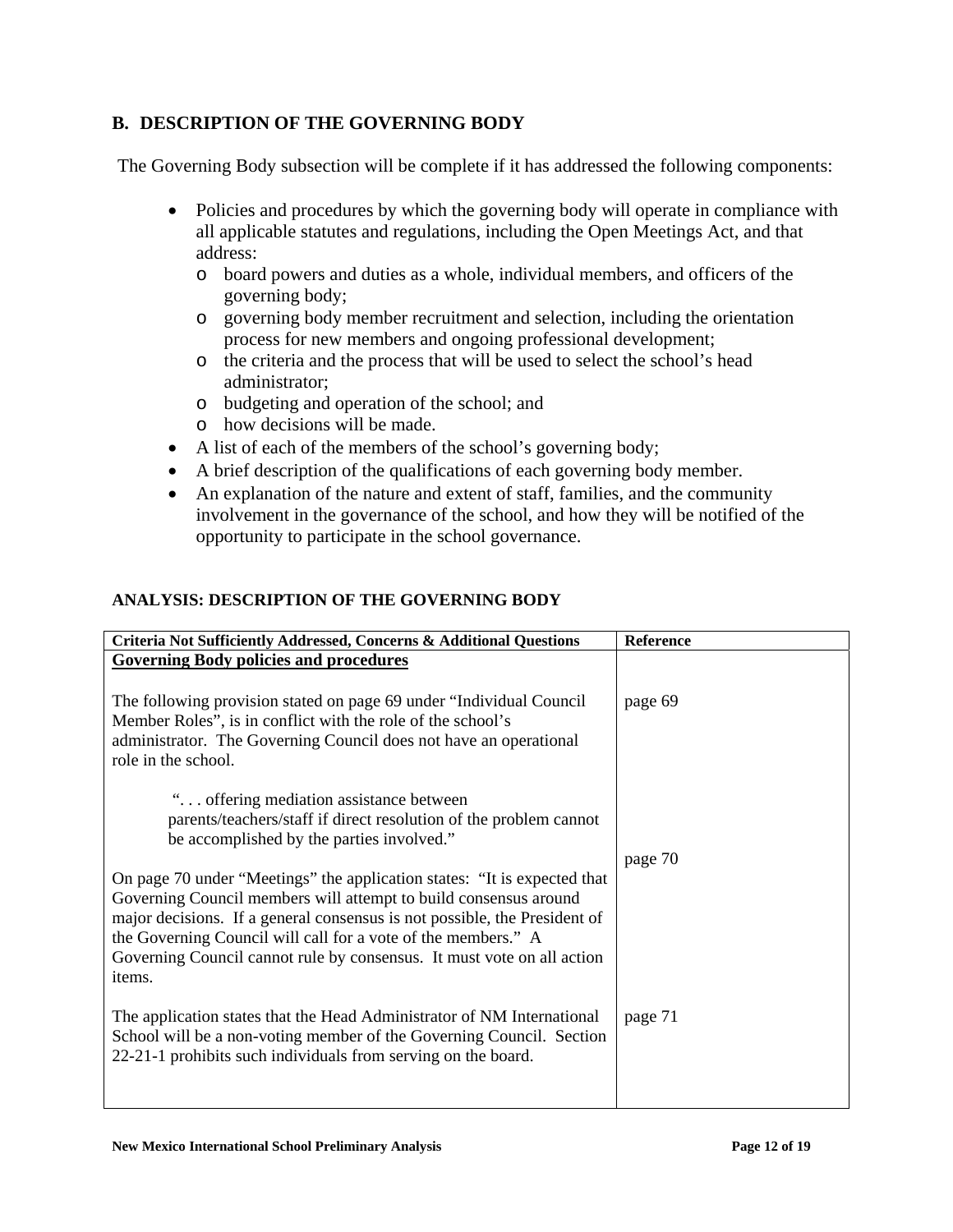| List of governing body members and qualifications                                                                                                                                                                                                                                                                                                                                                                                                |         |
|--------------------------------------------------------------------------------------------------------------------------------------------------------------------------------------------------------------------------------------------------------------------------------------------------------------------------------------------------------------------------------------------------------------------------------------------------|---------|
|                                                                                                                                                                                                                                                                                                                                                                                                                                                  | page 72 |
| The Governing Council for NM International School consists of the<br>members that submitted signed statements of assurance that they have<br>read the application in its entirety and agree to its submission. It is the<br>intent of the statute, rule, and applications that the assurances are from<br>the governing body members who will govern the school, not from<br>individuals who are only temporarily serving on the governing body. |         |
| Staff, families, and community involvement in governance                                                                                                                                                                                                                                                                                                                                                                                         | page 73 |
| The application does not address how staff, families and the community<br>will be notified of the opportunity to participate in the school<br>governance.                                                                                                                                                                                                                                                                                        |         |

# **C. PARTNERSHIPS:** *This section is optional and should be completed if the school has identified a partner organization that is essential to the existence of the charter school, its governance, key instructional, and/or management functions.*

The Partnership subsection will be complete if the following components are included:

- Name of the partner organization.
- Name of the contact person at the partner organization and that person's full contact information.
- A description of the nature and purpose of the school's partnership with the organization.
- If applicable, an explanation of how the partner organization will be involved in the governance of the school.
- Evidence (in the form of a letter of support or intent to partner) that the school has a formal partnership agreement with the partner organization.

### **ANALYSIS: PARTNERSHIPS**

| <b>Criteria Not Sufficiently Addressed, Concerns &amp; Additional Questions</b> | <b>Reference</b> |
|---------------------------------------------------------------------------------|------------------|
| Partner organization and contact information<br>N/A                             |                  |
| <b>Nature and purpose of partnership</b><br>N/A                                 |                  |
| Partner organization involvement with school governance<br>N/A                  |                  |
| Evidence of formal partnership agreement<br>N/A                                 |                  |

### **D. SCHOOL ORGANIZATIONAL STRUCTURE**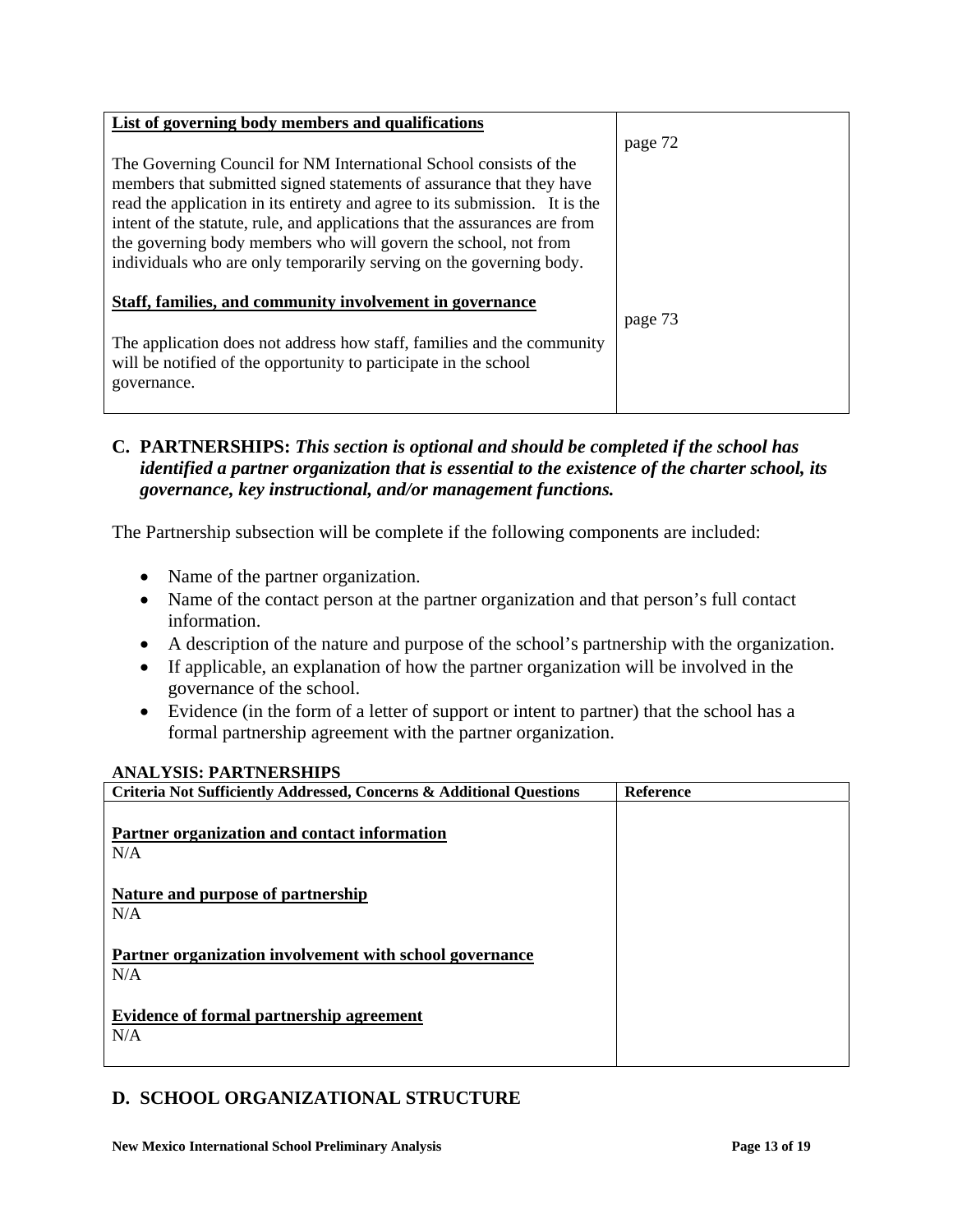A School Organizational Structure subsection will be complete if the following components are included:

- Based on the organizational chart provided under subsection *A. GOVERNANCE/MANAGEMENT STRUCTURE* above, job descriptions that identify key roles, responsibilities and accountability for each staff position listed on the organizational chart.
- A staffing plan for each year of the first charter term, including the proposed pupilteacher ratio to support the educational plan.

### **ANALYSIS: SCHOOL ORGANIZATIONAL STRUCTURE**

| Criteria Not Sufficiently Addressed, Concerns & Additional Questions | <b>Reference</b> |
|----------------------------------------------------------------------|------------------|
| Job descriptions for all organizational chart positions              |                  |
|                                                                      |                  |
|                                                                      |                  |
|                                                                      |                  |
| <b>Years 1-5 staffing plan with pupil-teacher ratio supporting</b>   |                  |
| educational plan                                                     |                  |
|                                                                      |                  |
|                                                                      |                  |
|                                                                      |                  |
|                                                                      |                  |

# **E. EMPLOYEE RELATIONS**

An Employee Relations subsection will be complete if the following components are addressed:

- A description of the school's personnel policies and procedures that comply with all applicable federal statutes and regulations, including the School Personnel Act.
- The proposed salary schedules that comply with the minimum salary requirements as identified in the School Personnel Act for all employees.
- A description of the evaluation process for staff that will include evaluation of teachers by a licensed school administrator.
- An explanation of the school's staff discipline process that provides for due process.

# **ANALYSIS: EMPLOYEE RELATIONS**

| Criteria Not Sufficiently Addressed, Concerns & Additional Questions | Reference              |
|----------------------------------------------------------------------|------------------------|
| School's personnel policies and procedures                           |                        |
|                                                                      | Appendices, pages 1-39 |
| <b>Proposed salary schedules for all employees</b>                   | pages 85-87            |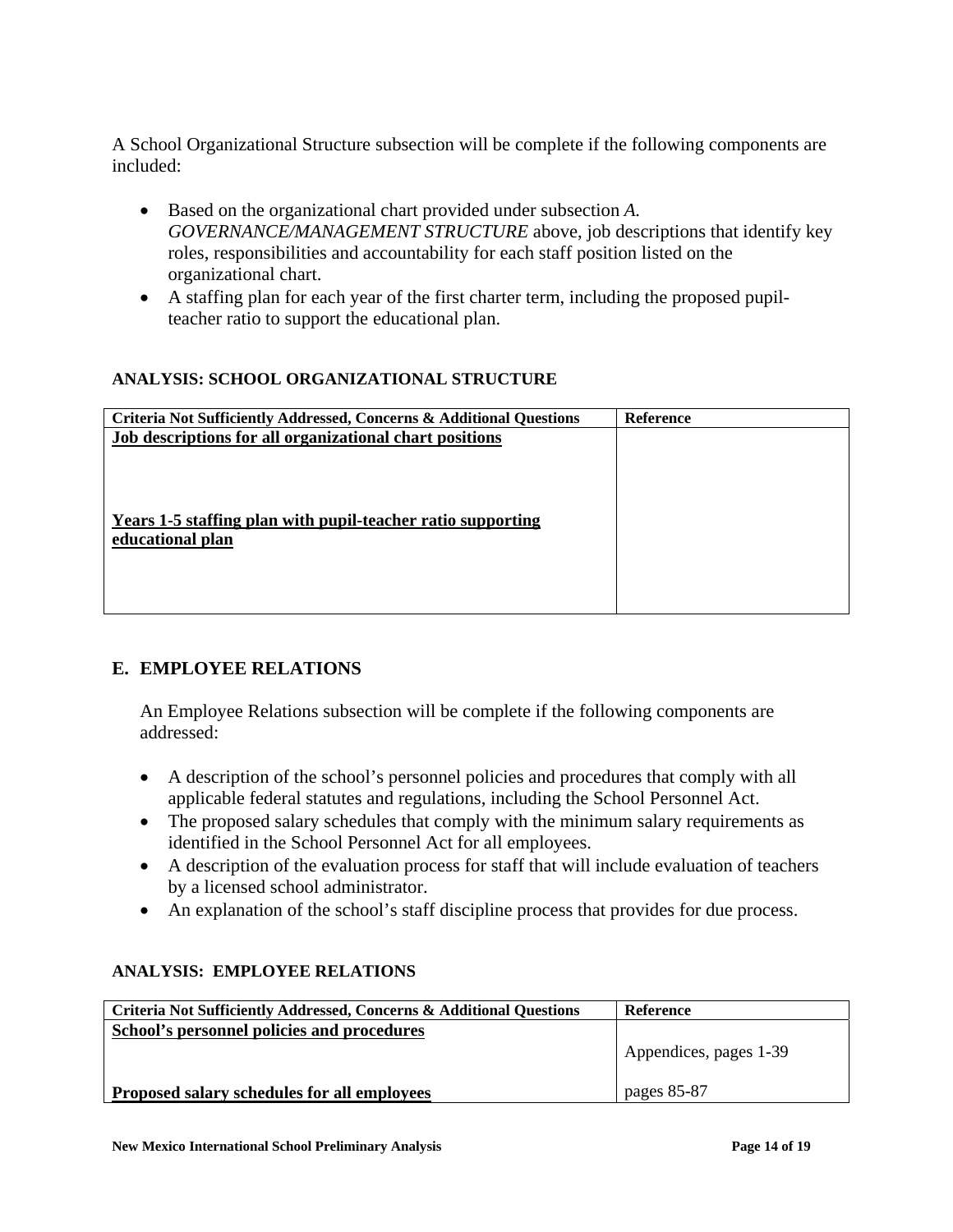| <b>Evaluation process for staff</b> | pages 88-89 and Appendices,<br>  pages 16-17 |
|-------------------------------------|----------------------------------------------|
| <b>Staff discipline process</b>     | Appendices, page 8                           |

# **F. STUDENT ENROLLMENT PROCEDURES AND DISCIPLINE POLICY**

A student enrollment procedures and discipline policy section will be complete if the following components are addressed:

- A description of the school's admissions policies and procedures, including an explanation of the timeline for admission.
- A description of the school's lottery process that is in accordance with applicable law.
- A brief description of the proposed student discipline policy that complies with the Student Rights and Responsibilities set forth in the Public Education Department rules and regulations [6.11.2 NMAC] (Note: proposed student discipline procedures are to be included in the Appendices.)

# **ANALYSIS: STUDENT ENROLLMENT PROCEDURES AND DISCIPLINE POLICY**

| <b>Criteria Not Sufficiently Addressed, Concerns &amp; Additional Questions</b> | <b>Reference</b> |
|---------------------------------------------------------------------------------|------------------|
| School enrollment policies and procedures                                       |                  |
|                                                                                 |                  |
| Documentation required for enrollment includes proof of Citizenship.            | page 92          |
| It is not permissible to require proof of Citizenship.                          |                  |
|                                                                                 |                  |
| <b>Description of lottery process</b>                                           |                  |
|                                                                                 |                  |
|                                                                                 |                  |
|                                                                                 |                  |
| Description of proposed student discipline policy                               |                  |
|                                                                                 |                  |
|                                                                                 |                  |
| Proposed student discipline procedures (appendix)                               |                  |
|                                                                                 |                  |
|                                                                                 |                  |

# **G. FACILITIES:**

The facilities plan should demonstrate that the applicant group has carefully considered the school's facilities needs and understands its options for meeting those needs.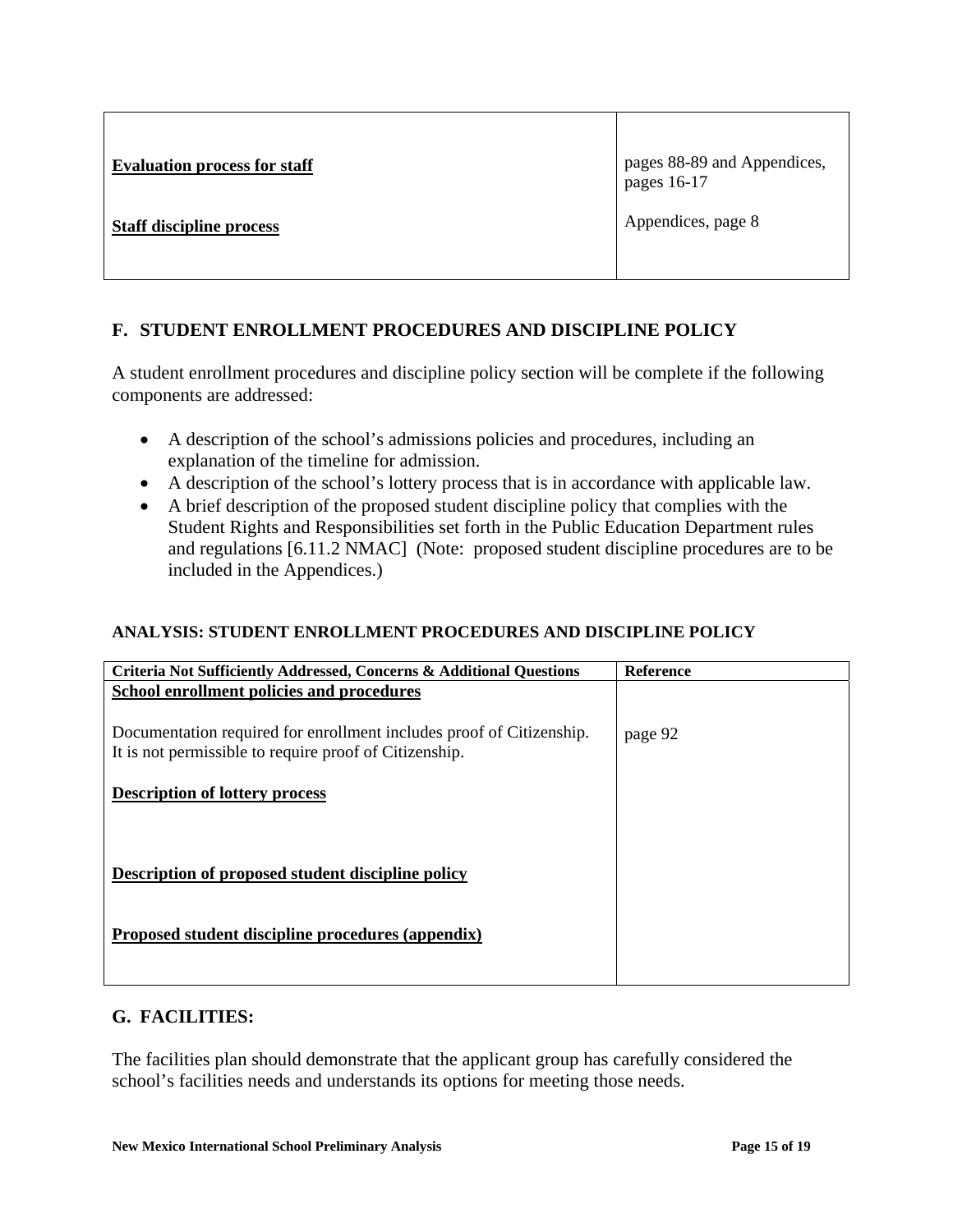*Has the applicant group selected or secured a facility?*  $\boxtimes$  **Yes**  $\Box$  **No** 

*NOTE: Based upon "YES" or "NO", complete the appropriate analysis below.* 

**If "YES"** a Facilities section will be complete if the following components are addressed:

- A description of the proposed facility, including location, size, and layout of space. An explanation of how the facility will support the implementation of the school's educational plan.
- An explanation of the proposed capital outlay needs for the facility, including projected requests for capital outlay assistance for the school.

# **ANALYSIS: FACILITIES – IF "YES"**

| <b>Criteria Not Sufficiently Addressed, Concerns &amp; Additional Questions</b> | <b>Reference</b> |
|---------------------------------------------------------------------------------|------------------|
| Description of proposed facility and how facility will support                  |                  |
| school's educational plan                                                       |                  |
|                                                                                 |                  |
| Clarification is needed to understand the layout of the interior space of       | pages 94-96      |
| the facility.                                                                   |                  |
|                                                                                 |                  |
| An explanation of how the facility will support the implementation of           | pages 94-96      |
| the school's education plan is not provided.                                    |                  |
|                                                                                 |                  |
| Proposed capital outlay needs                                                   |                  |
|                                                                                 |                  |
| Proposed capital outlay needs are not addressed.                                | pages 94-96      |
|                                                                                 |                  |
|                                                                                 |                  |

# **If "NO" a Facilities section will be complete if the following components are addressed:**

- An explanation of the needs of a facility that will support the implementation of the school's educational plan, including desired location, size, and layout of space.
- A description of a reasonable plan to identify and secure an adequate facility.
- The proposed capital outlay needs for the facility, including projected requests for capital outlay assistance for the school.

# **ANALYSIS: FACILITIES – IF "NO"**

| Criteria Not Sufficiently Addressed, Concerns & Additional Questions  | <b>Reference</b> |
|-----------------------------------------------------------------------|------------------|
| Explanation of needs of a facility that will support educational plan |                  |
| N/A                                                                   |                  |
|                                                                       |                  |
| Reasonable plan to identify and secure an adequate facility           |                  |
| N/A                                                                   |                  |
|                                                                       |                  |
| Proposed capital outlay needs                                         |                  |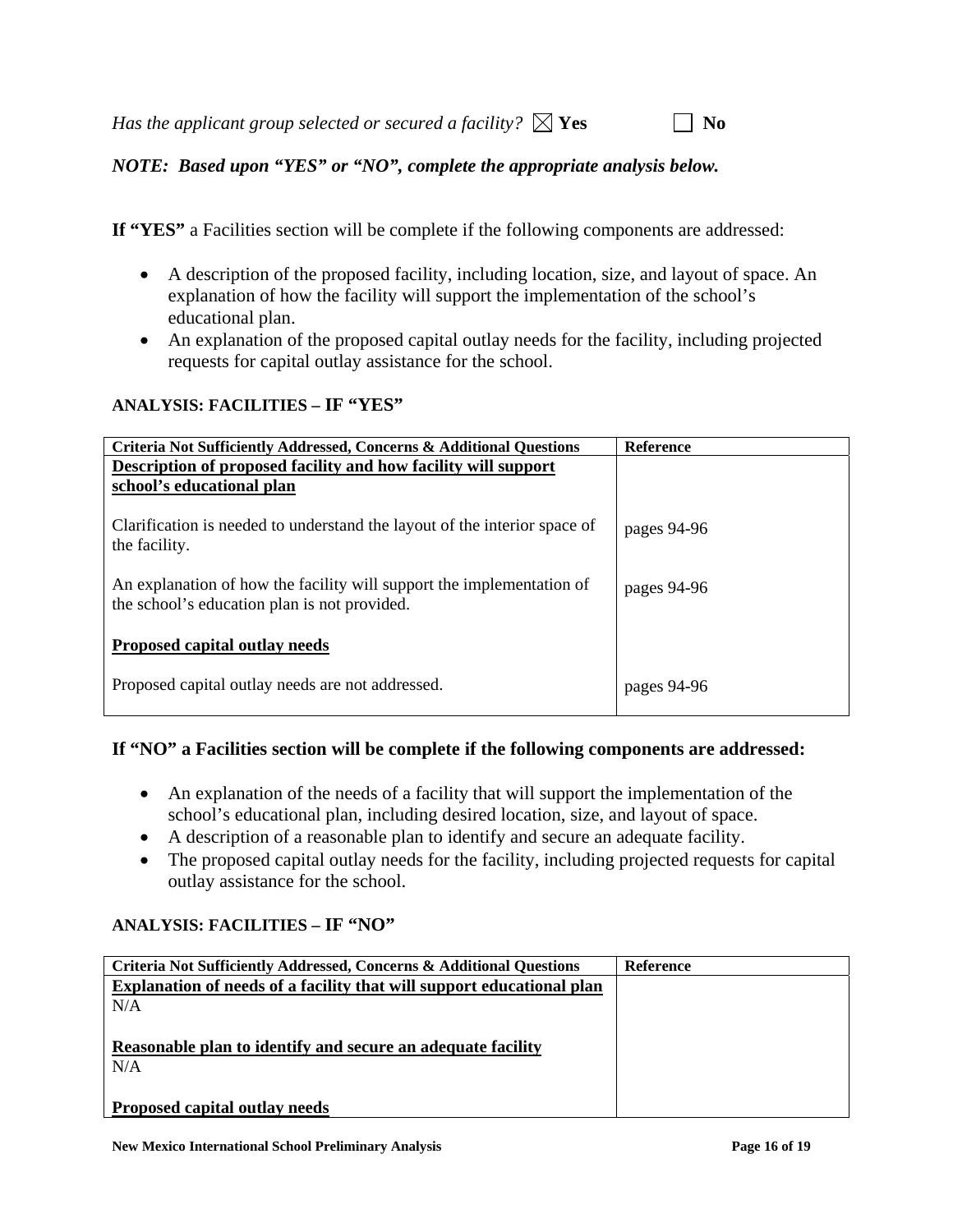| × |
|---|
|---|

### **H. OTHER STUDENT SERVICES**

This section will be complete if the following components are addressed:

- A description of the school's plans for meeting the transportation needs of its students and plans for contracting services for transportation, if applicable.
- A description of the school's plans for meeting the food services needs of its students and plans for contracting services for food services, if applicable.
- A description of the school's plans for providing student access to other services, including but not limited to counseling and health services and plans for contracting services, if applicable.

### **ANALYSIS: Other Student Services**

| Criteria Not Sufficiently Addressed, Concerns & Additional Questions | Reference |
|----------------------------------------------------------------------|-----------|
| <b>Transportation</b>                                                |           |
|                                                                      |           |
|                                                                      |           |
|                                                                      |           |
| <b>Food Services</b>                                                 |           |
|                                                                      |           |
|                                                                      |           |
| <b>Student access to other services</b>                              |           |
|                                                                      |           |
|                                                                      |           |
|                                                                      |           |

### **GOVERNANCE / MANAGEMENT PLAN SUMMARY**

Please summarize your analysis of the Governance/Management section of the school's application. Your summary should reflect your overall impression of the section as presented and discuss the most significant weaknesses of the section.

### **Summary Analysis**

The Governance and Management Plan narrative provides a clear and comprehensive site-based management structure. However, additional clarity regarding the Governing Council's role as a policymaking and decision-making body is necessary. Only a few requirements are not addressed by the narrative as noted in the detailed analysis above.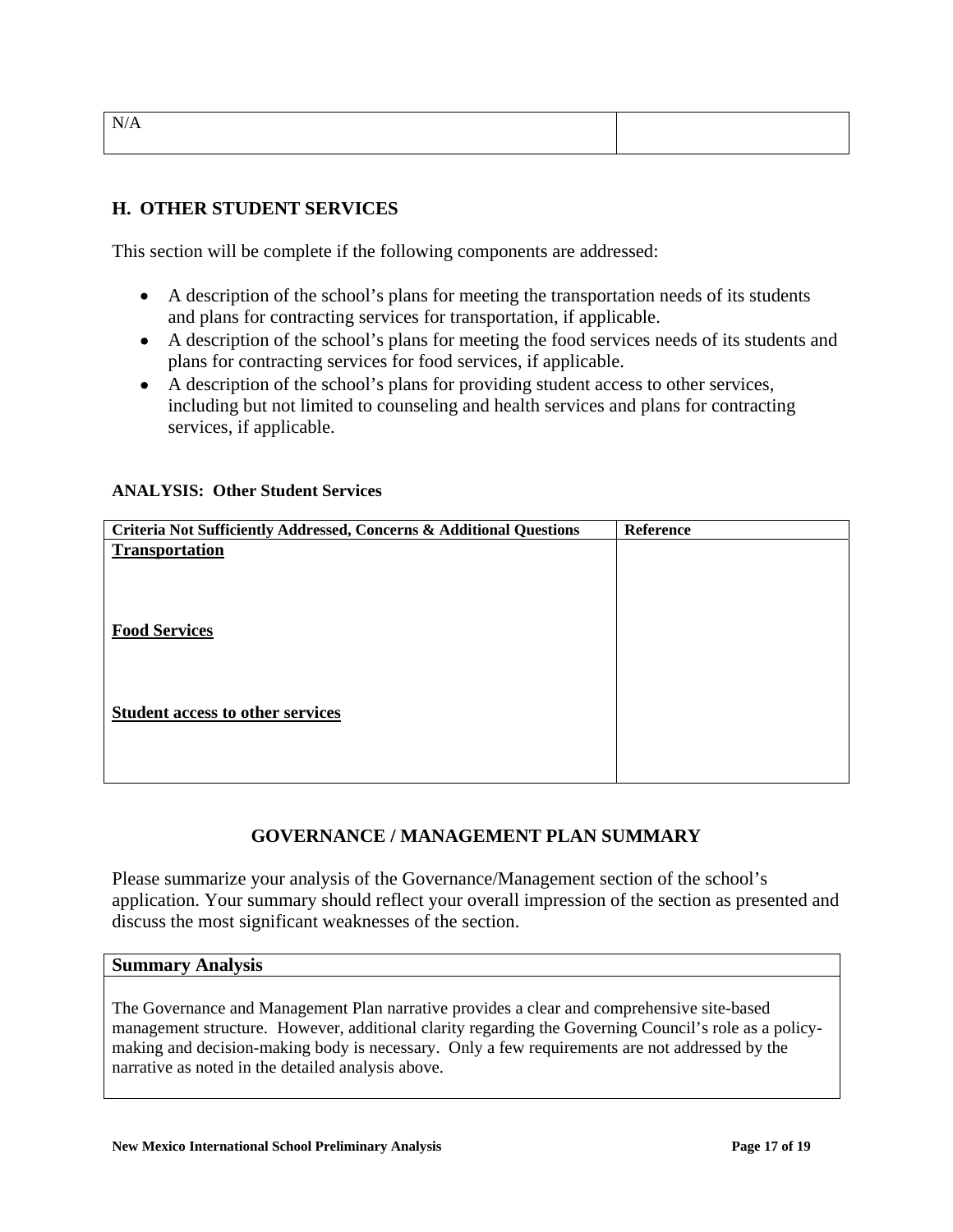# **VIII. REQUIREMENTS**

The Requirements section of the application addresses the necessary arrangements that school leaders must make to define the respective legal liability and responsibility of the governing body and the Public Education Department. These requirements include, but are not limited to, securing appropriate insurance coverage and identifying waivers that will be sought by the school from the Public Education Department.

# **A. LEGAL LIABILITY AND INSURANCE COVERAGE:**

The legal liability and insurance coverage section will be complete if contains:

• A statement that the charter school will participate in coverage by the public school insurance authority and will comply with all applicable rules of that authority.

### **ANALYSIS: LEGAL LIABILITY AND INSURANCE COVERAGE**

| Criteria Not Sufficiently Addressed, Concerns & Additional Questions | Reference |
|----------------------------------------------------------------------|-----------|
| Statement of public school insurance authority coverage              |           |
| participation                                                        |           |
|                                                                      |           |
|                                                                      | pages 98  |
|                                                                      |           |

# **B. WAIVERS**

The waivers section will be complete if the following components are addressed:

- A list of the specific waivers that will be requested from the department's requirements, rules, and provisions of the Public School Code pertaining to individual class load, teaching load, length of the school day, staffing patterns, subject areas, purchase of instructional material, evaluation standards for school personnel, school principal duties, driver education and graduation requirements.
- If any waivers will be requested that are not pertaining to those listed above, the applicable statute and/or state rule that the school will request to be waived is cited.

#### **ANALYSIS: WAIVERS**

| Criteria Not Sufficiently Addressed, Concerns & Additional Questions | Reference |
|----------------------------------------------------------------------|-----------|
| List of waivers that will be requested from PED                      |           |